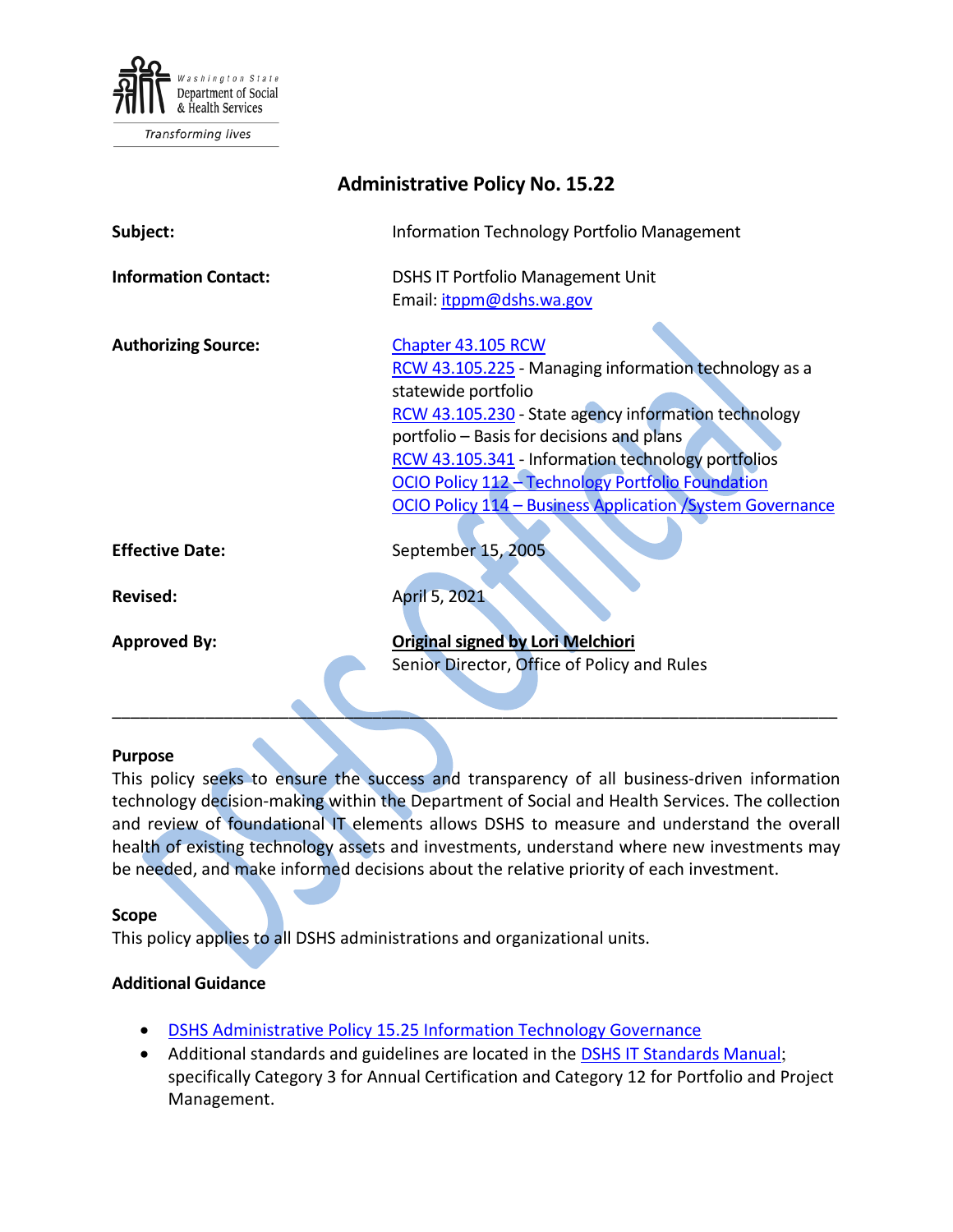Administrative Policy No. 15.22 April 5, 2021 Page 2

### **Definitions**

**DSHS Chief Information Officer (CIO)** – The individual in the DSHS Enterprise Technology Division with executive authority who serves as DSHS's principal advisor on the effective application of information technology to meet business needs.

**DSHS Secretary** – The agency head who serves as DSHS's primary authority for decision making and spend on information technology to meet business needs.

**DSHS Information Technology Portfolio** – The DSHS IT Portfolio is a compilation of information about DSHS's existing and planned technology investments to support the overall strategies, priorities and allows for an understanding of overall health of all IT assets and investments to support executive decision-making. [Reference [RCW 43.105.230](http://app.leg.wa.gov/RCW/default.aspx?cite=43.105.230) and [RCW 43.105.341\]](http://app.leg.wa.gov/RCW/default.aspx?cite=43.105.341)

**Information technology (IT)** – Includes, but is not limited to, all electronic technology systems and services, automated information handling, system design and analysis, conversion of data, computer programming, information storage and retrieval, telecommunications, requisite system controls, simulation, electronic commerce, radio technologies, and all related interactions between people and machines [\(RCW 43.105.020\)](https://app.leg.wa.gov/RCW/default.aspx?cite=43.105.020).

**IT investment** – An investment employing or producing information technology or IT-related assets. Each investment has or will incur costs for the investment (including staff time), has expected benefits arising from the investment, has a schedule of project activities and deadlines, and has or will incur risks associated with engaging in the investment.

**The Office of the Chief Information Officer (OCIO)** sets information technology policy and direction for the state of Washington. The state CIO is a member of the Governor's executive cabinet and advisor to the Governor on technology issues.

**Project** – A time-bound endeavor that has a specific start and finish date, undertaken to create the specified product, service, or result. Projects may have multiple phases or sub-projects. Projects may occur as part of planned enhancements to existing products, services, or systems, or may be standalone activities.

### **Policy Requirements**

This policy establishes the roles, responsibilities, and processes of the Department of Social and Health Services and its administrations in the planning, development, and success of th[e DSHS](http://one.dshs.wa.lcl/ET/Portfolio/Pages/PortfolioHome.aspx)  [Information Technology Portfolio;](http://one.dshs.wa.lcl/ET/Portfolio/Pages/PortfolioHome.aspx) which supports the organization's overall strategies and priorities.

### **DSHS IT Portfolio content requirements**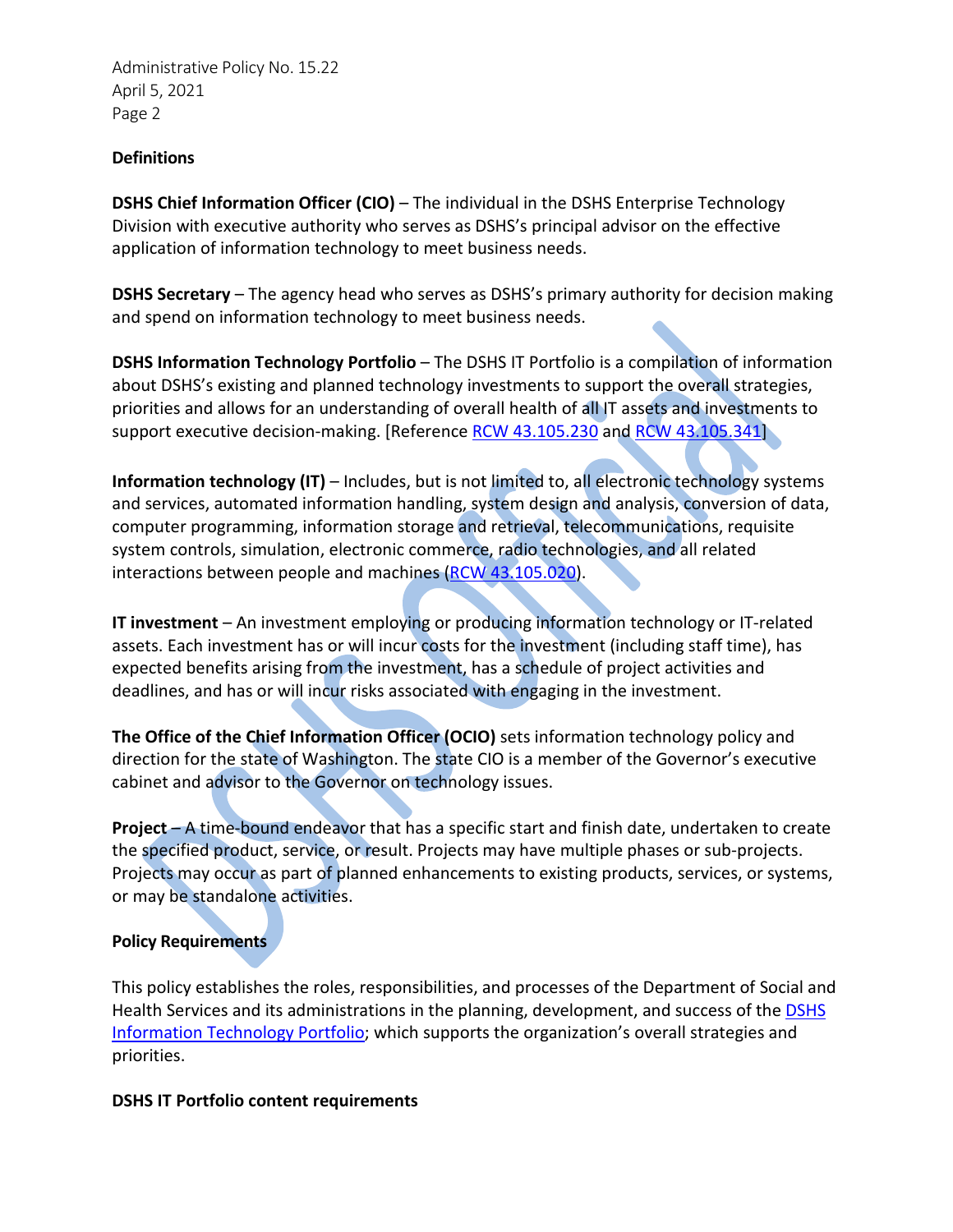Administrative Policy No. 15.22 April 5, 2021 Page 3

- 1. An inventory of all agency applications;
- 2. An inventory of all agency IT infrastructure and related services;
- 3. An inventory of all current and closed agency IT investment projects; and
- 4. The related costs of all of the above inventories.

The above inventory items are available on, or may be requested from, the DSHS Information [Technology Portfolio](http://one.dshs.wa.lcl/ET/Portfolio/Pages/PortfolioHome.aspx) SharePoint site.

### **Responsibilities**

Annually, DSHS is required to certify that it is in compliance with OCIO policies and related standards, and provide IT-related inventory information. As part of that process, each administration (and each division reporting directly to the DSHS secretary) is required to provide information about their IT-related inventory and confirm their compliance with OCIO policies and related standards. The responsibilities that follow identify how DSHS is supported in meeting compliance.

# **A. DSHS is responsible for:**

- 1. Monitoring all IT assets for compliance with internal agency and OCIO policies, standards, and processes;
- 2. Conducting a complete review and update of the DSHS IT Portfolio annually, in accordance with **OCIO Policy 112**; and
- 3. Certifying compliance annually with the OCIO; in accordance with [OCIO Policy 112](https://ocio.wa.gov/policy/technology-portfolio-foundation) and [OCIO Policy](https://ocio.wa.gov/policy/business-applicationsystem-governance) 114.

# **B. Administrations (and divisions reporting directly to the DSHS secretary) are responsible for:**

- 1. Ensuring each application (system) and all infrastructure supporting the administration and its programs:
	- a. Are listed in the DSHS IT portfolio;
	- b. Have a business owner or steward who has ultimate responsibility and accountability for ensuring the application (system) and supporting infrastructure meet business needs and priorities;
	- c. Have a technical owner or steward who ensures business and technical priorities are implemented as determined through the governance processes; and
	- d. Have a governance process that:
		- i. Is formalized, documented, and transparent; and
		- ii. Supports the prioritization of known system defects and enhancement requests.
- 2. Annually submitting a DSHS technology certification form, signed by the assistant secretary and their IT director or CIO, to the IT portfolio management unit.